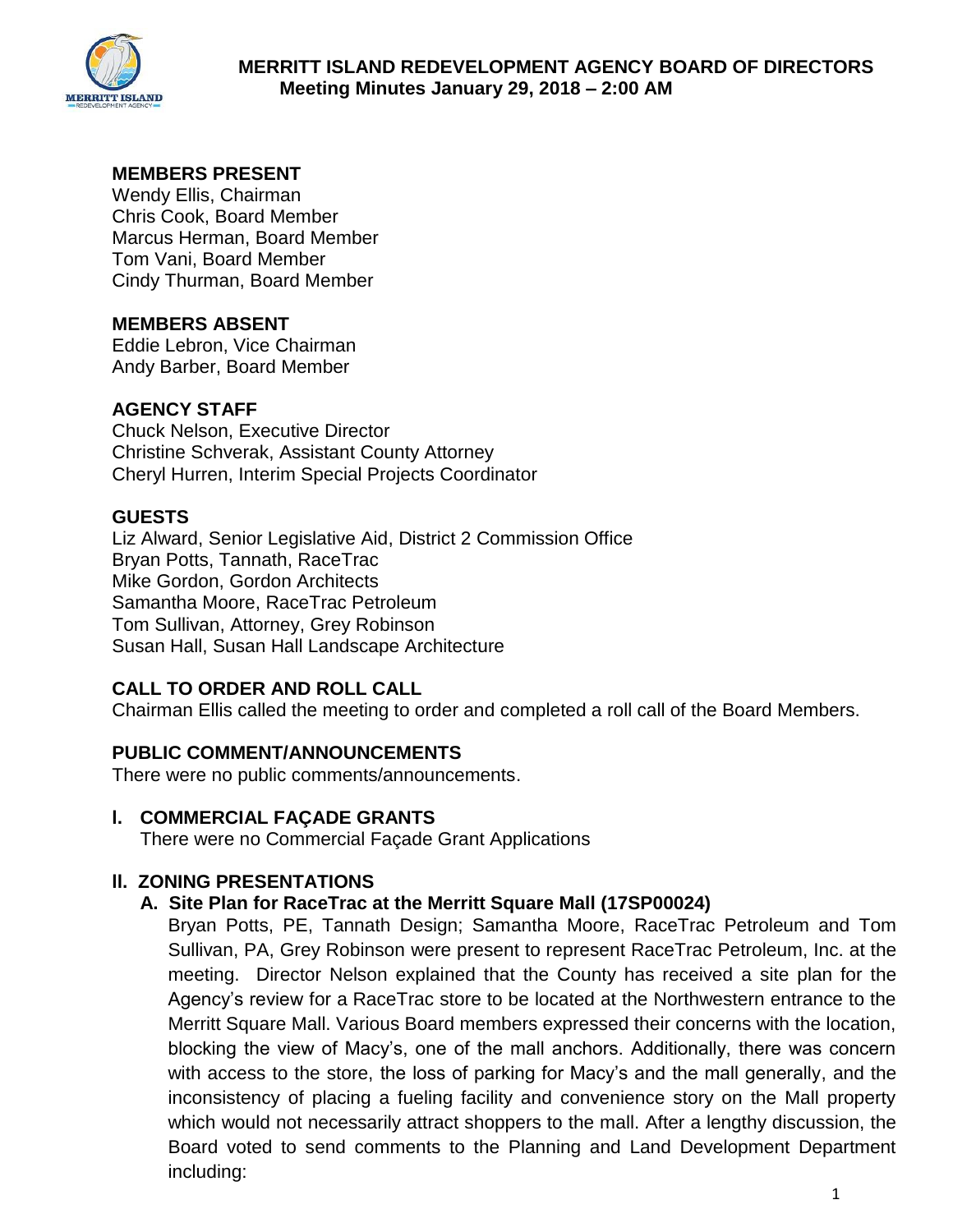

- **1.** The Site Plan Submittal Form references a Zoning Resolution, BDP and Variance. Has Planning and Development staff reviewed what, if any, impact or precedent those documents would have on this application? Did P&D staff find/review all Mall records to determine whether other documents exist that would be pertinent to this application?
- **2.** It has been suggested by persons familiar with the Mall's history, that outparcel owners within the Mall are parties to an agreement that provides them the authority to approve or disapprove improvements or changes to the Mall. The Agency Board requested that staff discuss this issue with the Mall owners to determine if said documents exist.
- **3.** It was indicated by the RaceTrac representatives that sufficient parking was available even with the significant loss of parking associated with the project. The Agency Board is concerned that the reduction of Mall parking, if continued, could affect the overall parking at the Mall. Has staff analyzed the impact of this project on Mall parking requirements?
- **4.** The Agency's Board requests that all outparcel owners within the Mall (Macys, Sears, Dillards) receive notification of the proposed project for their comments and for them to determine if they have a "Right of Refusal".
- **5.** Traffic exiting the Mall at the western-most Mall entrance which is routinely backed up 400 feet from SR520 to the internal intersection by Macys. Providing two entries to the project from this Mall entry road will cause cars and/or buses to stack on SR 520. These entries to the project should not be permitted.

**A MOTION WAS MADE BY BOARD MEMBER THURMAN TO RECOMMEND NON-APPROVAL OF THE SITE PLAN, BASED ON THE CONCERNS AS NOTED IN ITEMS 1-5. STAFF WAS AUTHORIZED TO SEND A MEMO TO THE BREVARD COUNTY PLANNING AND DEVELOPMENT DEPARTMENT TO EXPRESS THE MIRA BOARD MEMBERS' CONCERNS AS LISTED IN ITEMS 1-5. THE MOTION WAS SECONDED BY BOARD MEMBER HERMAN AND PASSED UNANIMOUSLY.** 

**B**. **Site Plan For Merritt Island Medical Properties 1, LLC (The Old Circuit City Property - 17ad00028)**

Mike Gordon of Gordon Architects was present representing the owner of Merritt Island Medical Properties. Mr. Gordon indicated that the building is 33,000 square feet and there are four phases planned. In its final configuration, the property would be a onestop medical center for seeing the doctor; going to the lab; radiology; and an ambulatory surgery unit. Mr. Gordon stated that Phases 1-3 would be developed within a 2-year plan; the surgery center is currently in design. The Board Members were pleased that the property would finally be utilized and encouraged Mr. Gordon to upgrade the landscaping to code at a minimum. Director Nelson spoke to Mr. Gordon about the employment benefit to the area and the possibility of having a future stormwater pond at the BJ's property that the owner could opt to tie into.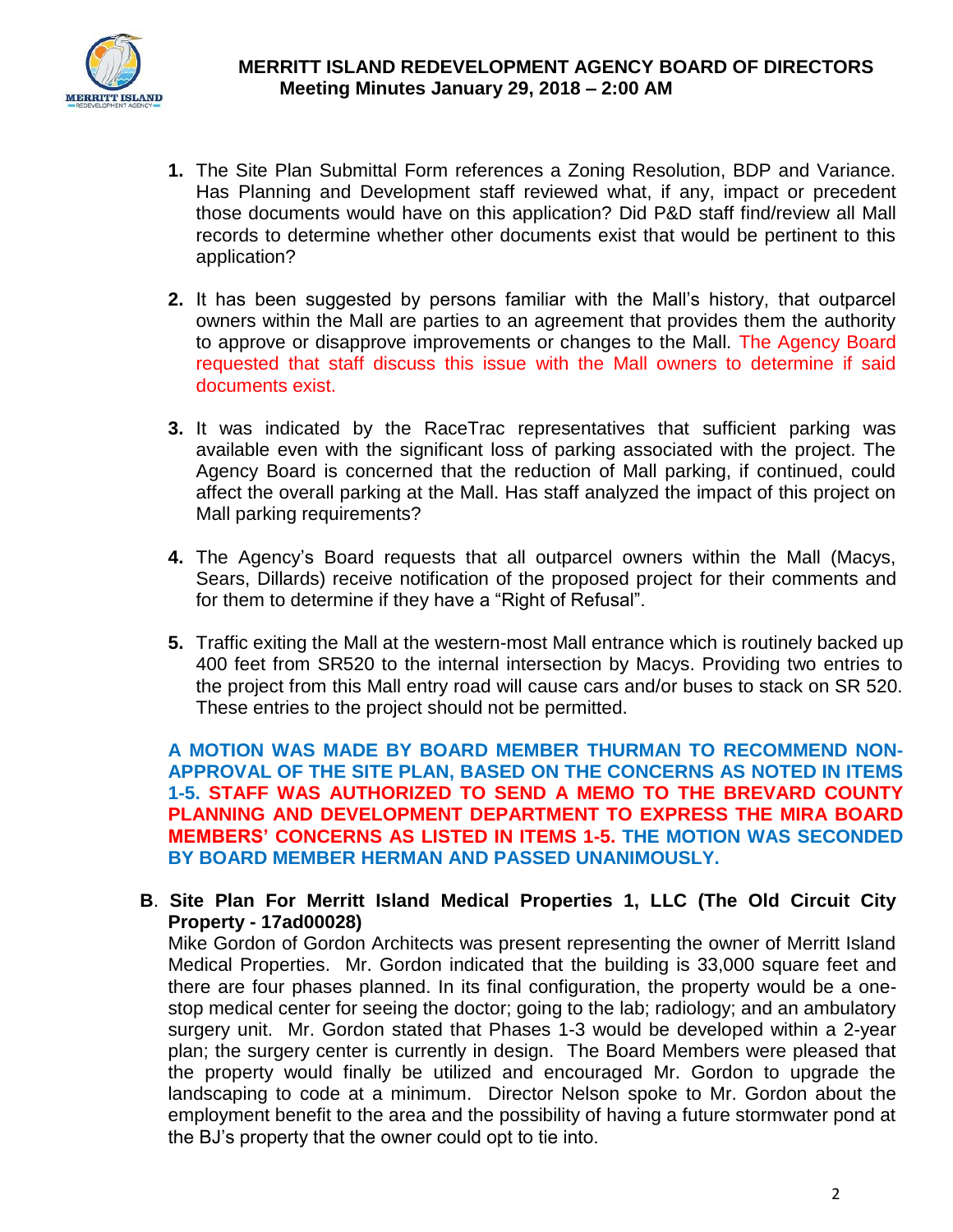

### **A MOTION WAS MADE BY BOARD MEMBER HERMAN TO RECOMMEND APPROVAL OF THE SITE PLAN. THE MOTION WAS SECONDED BY BOARD MEMBER VANI AND PASSED UNANIMOUSLY.**

### **lll. PUBLIC PRESENTATIONS**

There were no public presentations.

#### **lV. CONSENT AGENDA**

- **A. Approval of 12-14-17 Meeting Minutes**
- **B. Approval of updated Master List of Motions as of 12-14-17**

**AT THE REQUEST OF CHAIRMAN ELLIS, A MOTION WAS MADE BY BOARD MEMBER VANI TO TABLE CONSENT AGENDA ITEM A, MINUTES FROM DECEMBER 14, 2017 AND ITEM B, MASTER LIST OF MOTIONS FROM DECEMBER 14, 2017. THE MOTION WAS SECONDED BY BOARD MEMBER HERMAN AND PASSED UNANIMOUSLY.** 

### **V. OLD BUSINESS**

#### **A. Merritt Island Website/Social Media - Executive Director Nelson**

Executive Director Nelson indicated this item is on hold, pending the hiring of an advertising agency.

#### **B. Landscape Update - Executive Director Nelson**

Director Nelson requested that Susan Hall Landscape Architecture provide their quarterly report. Ms. Hall stated that the roadways are in very good condition overall and that Director Nelson has been a big help in getting the landscaping back on track. Jason Kelly from the County Landscape Dept. has been very responsive. Ms. Hall continued that there were some big items on S.R. 3 and S.R. 520 to deal with. On S.R. 3 across from Midas Auto Service, the median lost all but 1 Foxtail Palm. On S.R. 520 at the Causeway, several silver button trees and 1 Royal Palm were lost to an accident and the hurricane. The lost Junipers, which were under warranty, are scheduled for replanting around March 1<sup>st</sup>.

Director Nelson interjected that he was going to talk to Facilities about improving the landscaping at the Merritt Island Service Center. Board Member Herman asked why the 4 Foxtails died on S.R. 3. Ms. Hall responded that it may have been due to lack of water when FDOT turned off the irrigation. The wells are maintained by Jason Kelly and his crew; she has not come up with a mechanism to protect MIRA. Ms. Hall continued it would be helpful to know when the fertilizing is being done. Director Nelson said he would see that Ms. Hall received a copy of the report. The Board continued to discuss the landscaping. Board Member Cook asked if the Agency could recover any of the costs for damage plants due to the auto accident. Director Nelson agreed to look into the accident to see if recovery costs were feasible. Board Member Cook asked if an alternative replacement should be used instead of the Foxtails. Ms. Hall suggested the Board budget for replacing landscaping items and MOT costs yearly. Board Member Herman agreed and stated that he doesn't prefer Cabbage Palms and hoped Ms. Hall could determine why the Foxtail palms died. Board Member Vani asked if any testing had been done. Ms. Hall agreed that she would take a soil sample. Ms. Hall indicated there were missing pavers in a couple of areas that needed replaced. Board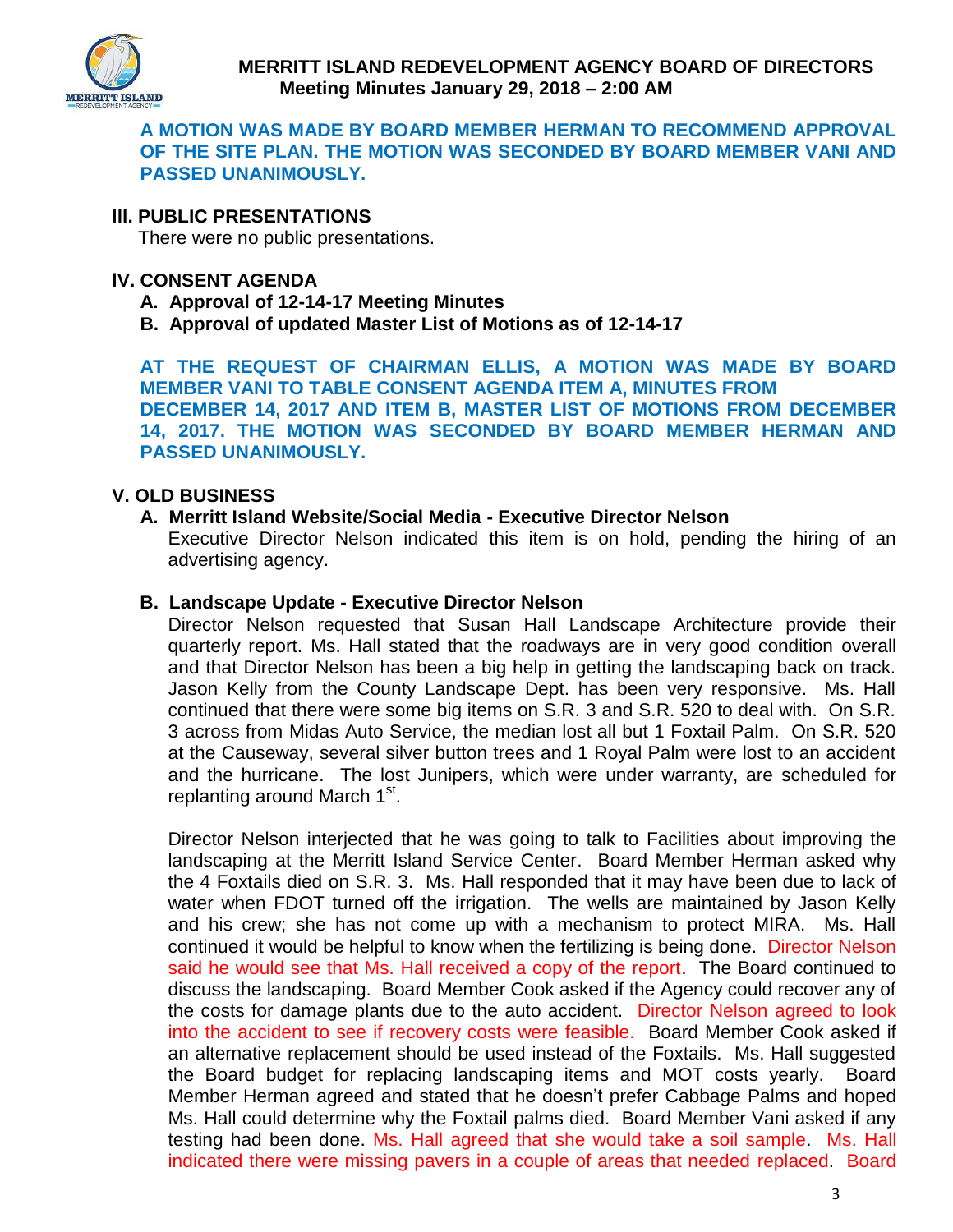

Member Herman stated he needed to have a conversation with Jim at Carrabas regarding meeting the terms of the agreement he previously signed with the AGENCY.

### **C. 55 N. Courtenay - Recommendation for Sale - Executive Director Nelson**

Director Nelson shared he and Attorney Schverak are working to get an Agenda Request before the BoCC in February requesting permission to sell the 55 N. Courtenay property and negotiate the improvement terms of the sale.

**D. Schedule Workshop for Discussion and Possible Changes to CFIP Policies & Procedures** 

Director Nelson recommended the workshop to discuss possible changes to the grant policies and procedures be held on Thursday, February 22, 2018 at 1:00 p.m. prior to the Board's regular meeting at 2:00 p.m. Board Member Herman was concerned that wouldn't be enough time. Director Nelson commented the discussion could continue over into the 2:00 hour.

### **A MOTION WAS MADE BY BOARD MEMBER HERMAN TO SCHEDULE THE WORKSHOP PRIOR TO THE BOARD MEETING ON FEBRUARY 22 AT 1:00 P.M. THE MOTION WAS SECONDED BY BOARD MEMBER VANI AND PASSED UNANIMOUSLY.**

Ms. Hurren asked for the Board's direction to approve the matching façade grant payment of the Inmon Automotive Service, previously approved on May 2, 2017 for \$15,000.00. The Board supported the matching payment due to the extensive cost of replacing the roof.

**A MOTION WAS MADE BY BOARD MEMBER COOK TO SUPPORT PAYMENT OF THE INMON FAÇADE GRANT IN THE AMOUNT OF \$15,000.00 AND TO EVALUATE PROCEEDING WITH UPGRADING ROOFS AS PART OF THE CFIP AT THE FEBRUARY 22ND WORKSHOP. THE MOTION WAS SECONDED BY BOARD MEMBER THURMAN AND PASSED UNANIMOUSLY.** 

### **VI. NEW BUSINESS - NONE**

### **VII. REVIEW OF ACTION ITEMS AND BOARD REPORTS**

#### **A. Chuck Nelson, Executive Director**

Director Nelson shared with the Board the Cone Road documents were being evaluated by the County Attorney's office for the sewer contractor portion of the project. It is anticipated the project will go out to bid soon. Board Member Vani asked if we were in line to keep our 319 Grant. Director Nelson replied in the affirmative, however, there is a separate question about the format. The question is, will the federal grant be able to reimburse work done by the Brevard County Public Works Department. At stake is about \$319,000.00, however, facilitating the work through Public Works has saved over a million dollars. Subsequently, there is a possibility that the Agency may have to come up with additional money. If the Agency can "self-perform", then the 319 Grant will be able to be used. If not, the Agency will have to pick up the difference. Board Member Herman stated that he thought the grant dollars were to help offset the costs of the occupants hooking-up to sewer. Director Nelson responded that there is a portion of the grant that is associated with the main line; however, the original bid came in at a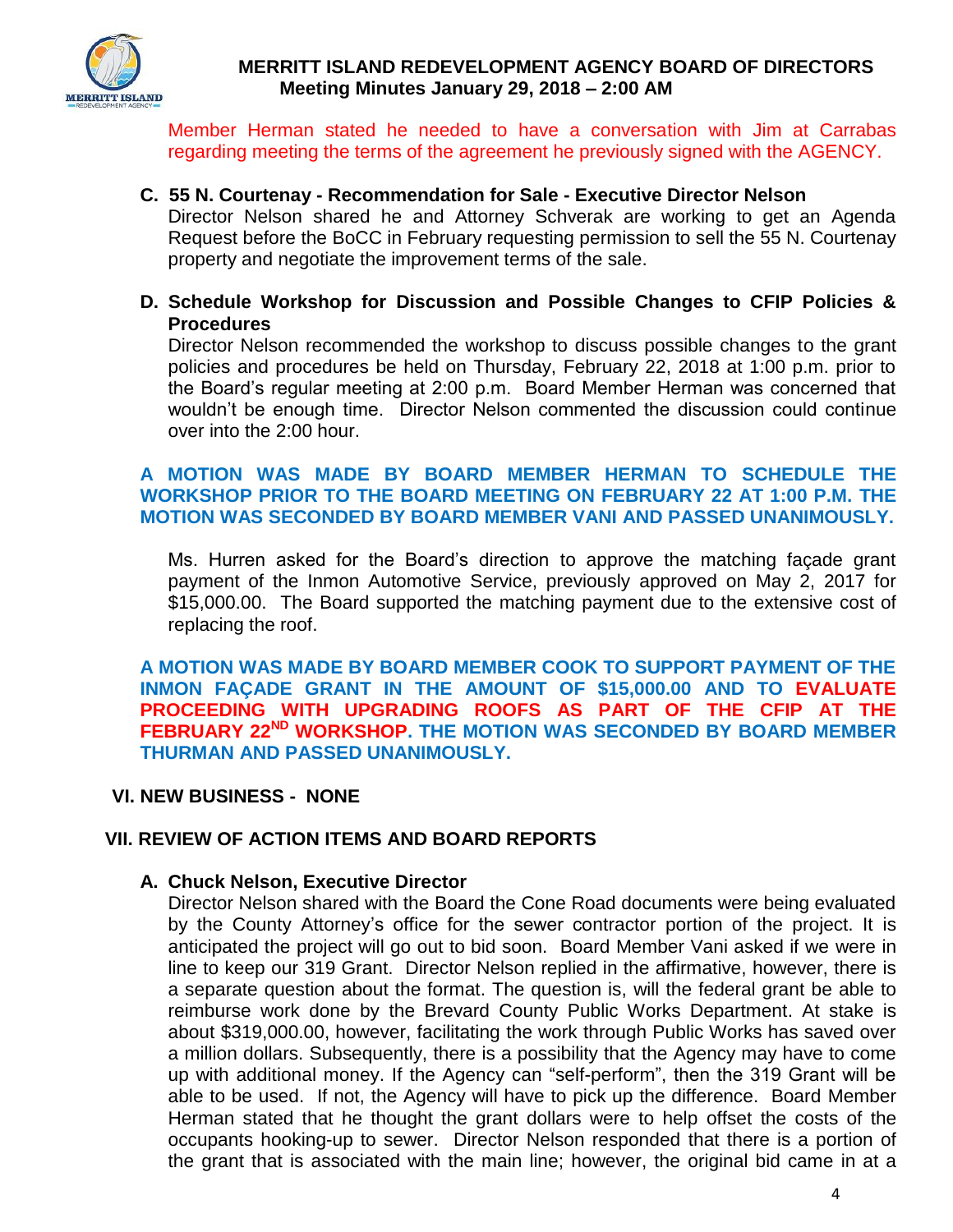

million dollars over budget. The solution was having Public Works facilitate the work, He is trying to resolve the issue with the 319 Grant and "self-performing", he hopes to have the answer at the February meeting.

Chairman Ellis asked the status of the Veteran's project. Director Nelson stated that there is a meeting scheduled for tomorrow with Facilities and Joe Mayer to refine the numbers, which came in slightly higher than allocated. Fortunately, the Board already prioritized the improvement, in case something has to drop something off. The meeting should result in finalizing the numbers prior to meeting with the Committee.

Also under reports, Director Nelson indicated that he had filed to run for the District 2 Commission Office, and that he would be leaving the agency. He stated he could leave immediately or could assist with a transition, whichever was the pleasure of the Board. He recommended the Agency do a short-term ad to hire a Special Project Coordinator IV (County position) a/k/a Development Manager (MIRA) and a long-term ad for the Executive Director position; He offered to stay long enough to bring the "Development Manager" up to speed before exiting. Because the Agency is seeing more activity, it would be helpful to transition with training.

Chairman Ellis concurred with Director Nelson's statements and offered her appreciation for the extra time Director Nelson was offering, in order to facilitate a transition. She stated that the extra time will give Director Nelson the ability to hire the Special Projects Coordinator IV/Development Manager, so that the Agency will have someone in place to step up when Director Nelson leaves.

Chairman Ellis added that she had conversation with County Manager Frank Abbate. Mr. Abbate said he wants the Agency to be successful and would work with MIRA to facilitate a smooth transition and help the Agency move forward; he wants MIRA to be successful in their projects. Mr. Abbate had hoped the 90-day window to review previous candidates for executive director was still open, however, it was determined that the timeframe recently expired. Board Member Vani asked if the Development Manager would be able to move up to the Director position and the answer was affirmative.

Director Nelson explained that the Commercial Park and Ride ordinance was moving forward for the County Commission to consider. Board Member Herman asked if the ordinance would control the type of pavement. Director Nelson replied the ordinance would address all the standards.

Director Nelson informed the Board the Beautification Committee met on January 18<sup>th</sup>, but there was no quorum. He indicated that in order for the Committee to stay abreast of what the MIRA Board is doing, they would now be receiving copies of the MIRA Board's meeting packet. This may also encourage Beautification Committee Members to become future Board Members when a vacancy occurs. Board Member Herman stated the Committee was in need of additional members and that he planned to reach out to Keep Brevard Beautiful. Chairman Ellis asked if Beautification Committee Members had to live in Merritt Island; Board Member Herman said that he did not think they did. Chairman Nelson added that there was a good discussion at the Beautification Meeting, and that he was impressed with the level of interest members had in the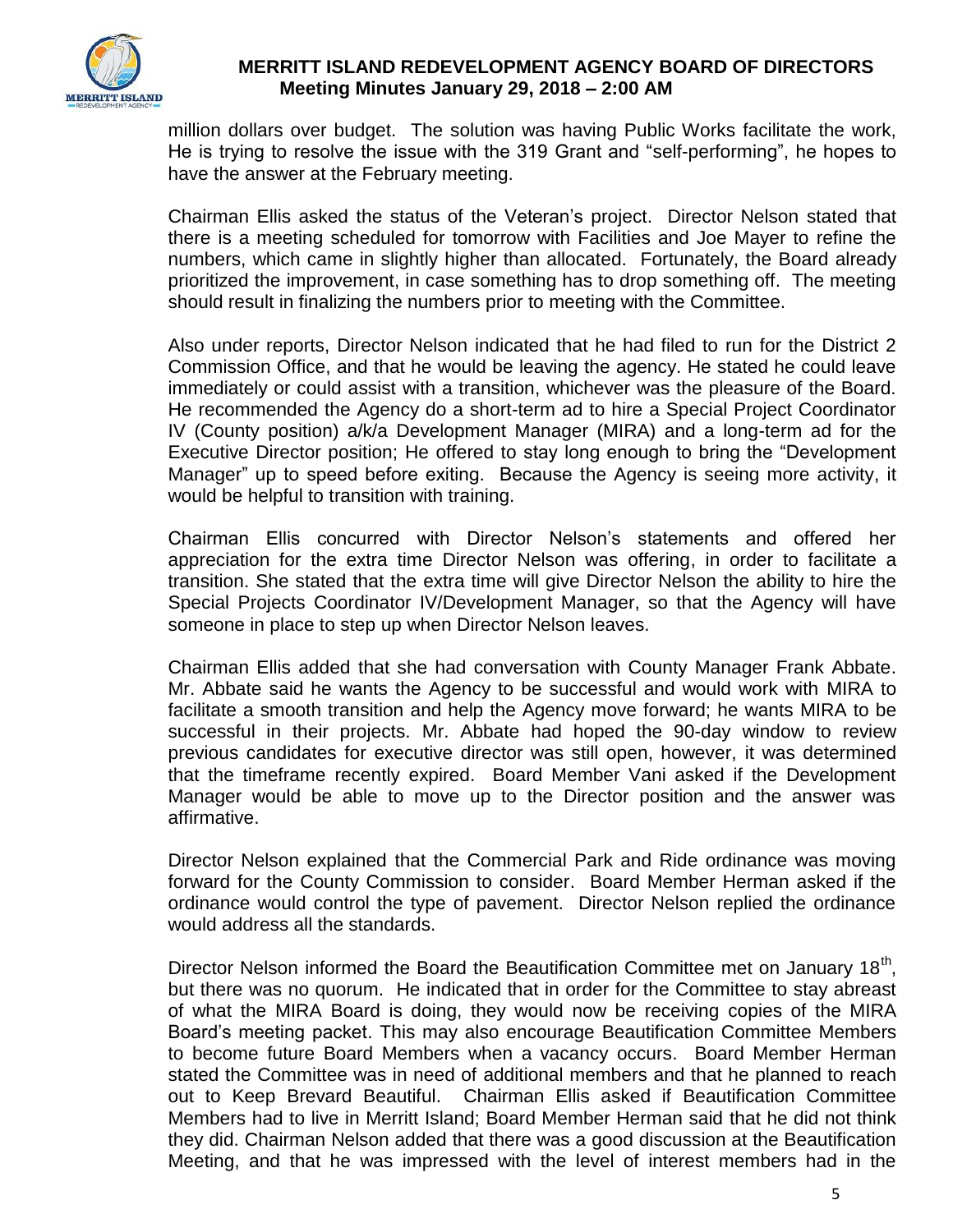

redevelopment of Merritt Island. Chairman Ellis suggested that Keep Brevard Beautiful Chairman Tony Sasso would be a good member for the Beautification Committee. Director Nelson agreed to reach out to Mr. Sasso and discuss him becoming a Beautification Committee Member.

### **B. Christine Schverak, Assistant County Attorney**

Attorney Schervak asked if the intent was to bring the advertisement for the available positions back to the MIRA Board as a motion was needed to request that Brevard County Human Resources post the advertisement.

**A MOTION WAS MADE BY BOARD MEMBER VANI TO DIRECT CHAIRMAN ELLIS AND DIRECTOR NELSON TO TWEAK THE JOB DESCRIPTIONS AND REQUEST THAT THE BREVARD COUNTY HUMAN RESOURCES DEPARTMENT USE COUNTY STANDARDS TO POST THEM AS SOON AS POSSIBLE. THE MOTION WAS SECONDED BY BOARD MEMBER HERMAN AND PASSED UNANIMOUSLY.** 

**C. Andy Barber, Board Member** Absent

### **D. Chris Cook, Board Member**

Board Member Cook stated he attended the Key Lime Festival and that it was a great venue that could have used a band shell. Board Member Cook also discussed the dredging in North Merritt Island. Because there isn't enough storage, the muck is being transported off-site to a property owned by Crisafulli. Member Cook asked if there was another option. The Board discussed the removal of muck to other sites. Director Nelson said he would look into options for moving the muck to another site.

### **E. Marcus Herman, Board Member**

Board Member Herman said he attended the B<sup>4</sup> Summit at the Radisson at the Port and the grand opening of the Bike Share Program in Cape Canaveral. He was impressed by the event and by the Bike Share Program, and was anxious to see how it works out.

### **F. Cindy Thurman, Board Member**

Board Member Thurman stated Cocoa had record-breaking attendance at the Economic Development breakfast; it was a great event.

### **G. Tom Vani, Board Member**

Board Member Vani shared that at the last Port meeting the Board theoretically approved a master plan for the next 25-30 years. The plan didn't include any of their property on S.R. 528. He believes the Port will be involved in developing the property along S.R. 3 and that MIRA needs to be involved as well. Mr. Vani said he spoke with Director Nelson about this may be the time to approach the Port with a PowerPoint about MIRA and how they could partner with the Port.

Mr. Vani also stated he was unable to make the last Board meeting, but in reading the minutes noticed that the Griffis Landing fuel tanks came up. As he has installed over 100 tanks, his assistance is available, if needed. Lastly, he questioned the accuracy of the current minutes and had thought the Agency was in the process of getting someone to do accurate minute taking. Chairman Ellis stated that in the next budget cycle, the